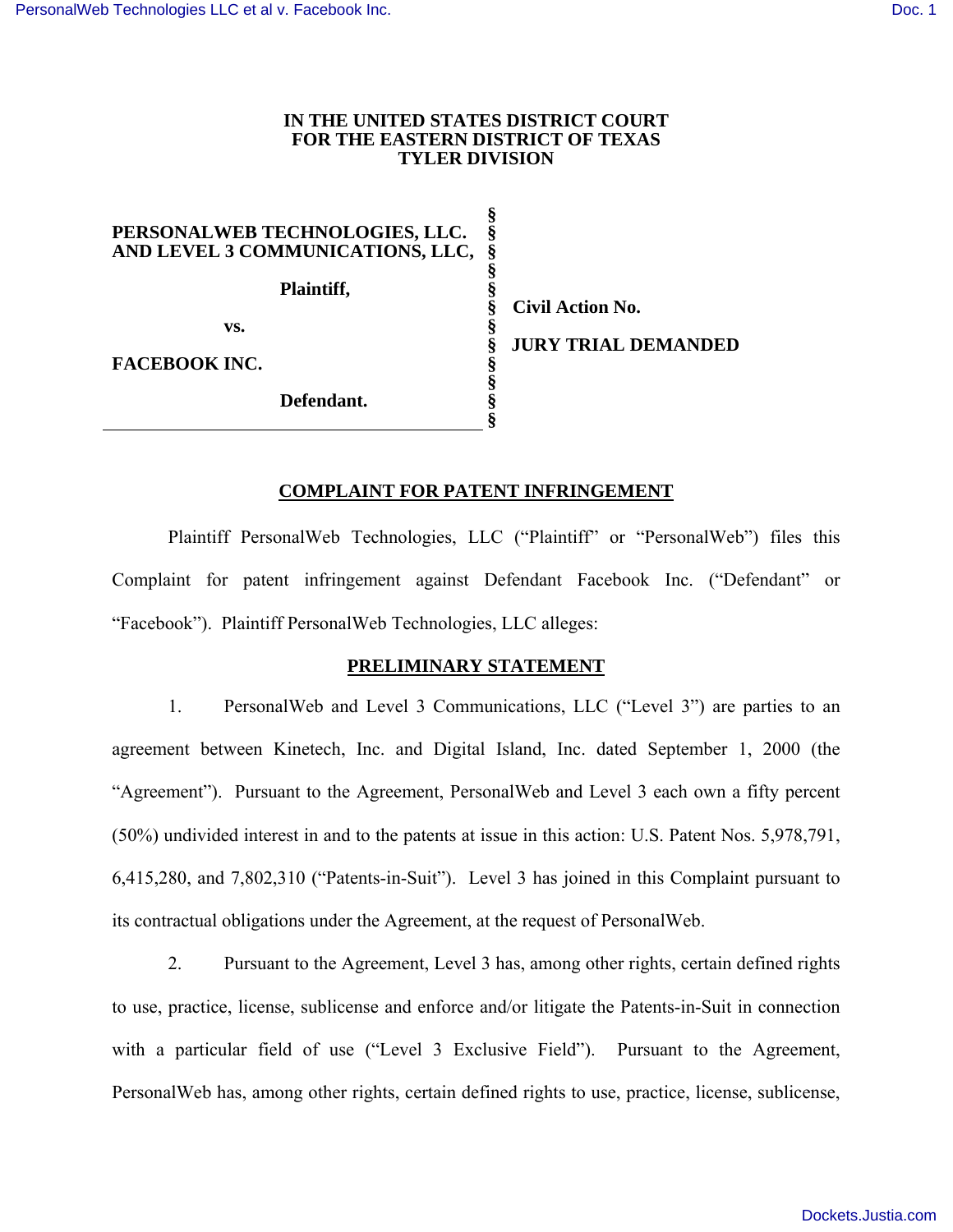enforce and/or litigate the Patents-in-Suit in fields other than the Level 3 Exclusive Field (the "PersonalWeb Patent Field").

3. All infringement allegations, statements describing PersonalWeb, statements describing any Defendant (or any Defendant's products) and any statements made regarding jurisdiction and venue are made by PersonalWeb alone, and not by Level 3. PersonalWeb alleges that the infringements at issue in this case all occur within, and are limited to, the PersonalWeb Patent Field. Accordingly, PersonalWeb has not provided notice to Level 3―under Section 6.4.1 of the Agreement or otherwise―that PersonalWeb desires to bring suit in the Level 3 Exclusive Field in its own name on its own behalf or that PersonalWeb knows or suspects that Defendant is infringing or has infringed any of Level 3's rights in the patents.

### **THE PARTIES**

4. Plaintiff PersonalWeb Technologies, LLC is a limited liability company duly organized and existing under the laws of Texas with its principal place of business in Tyler, Texas.

5. Plaintiff Level 3 Communications, LLC is a limited liability company organized under the laws of Delaware with its principal place of business at 1025 Eldorado Boulevard, Broomfield, CO 80021.

6. PersonalWeb's infringement claims asserted in this case are asserted by PersonalWeb and all fall outside the Level 3 Exclusive Field. Level 3 is currently not asserting patent infringement in this case in the Level 3 Exclusive Field against any Defendant.

7. PersonalWeb is informed and believes, and on that basis alleges, that Facebook is a California corporation with its principal place of business at 1601 Willow Rd., Menlo Park, CA 94025

-2-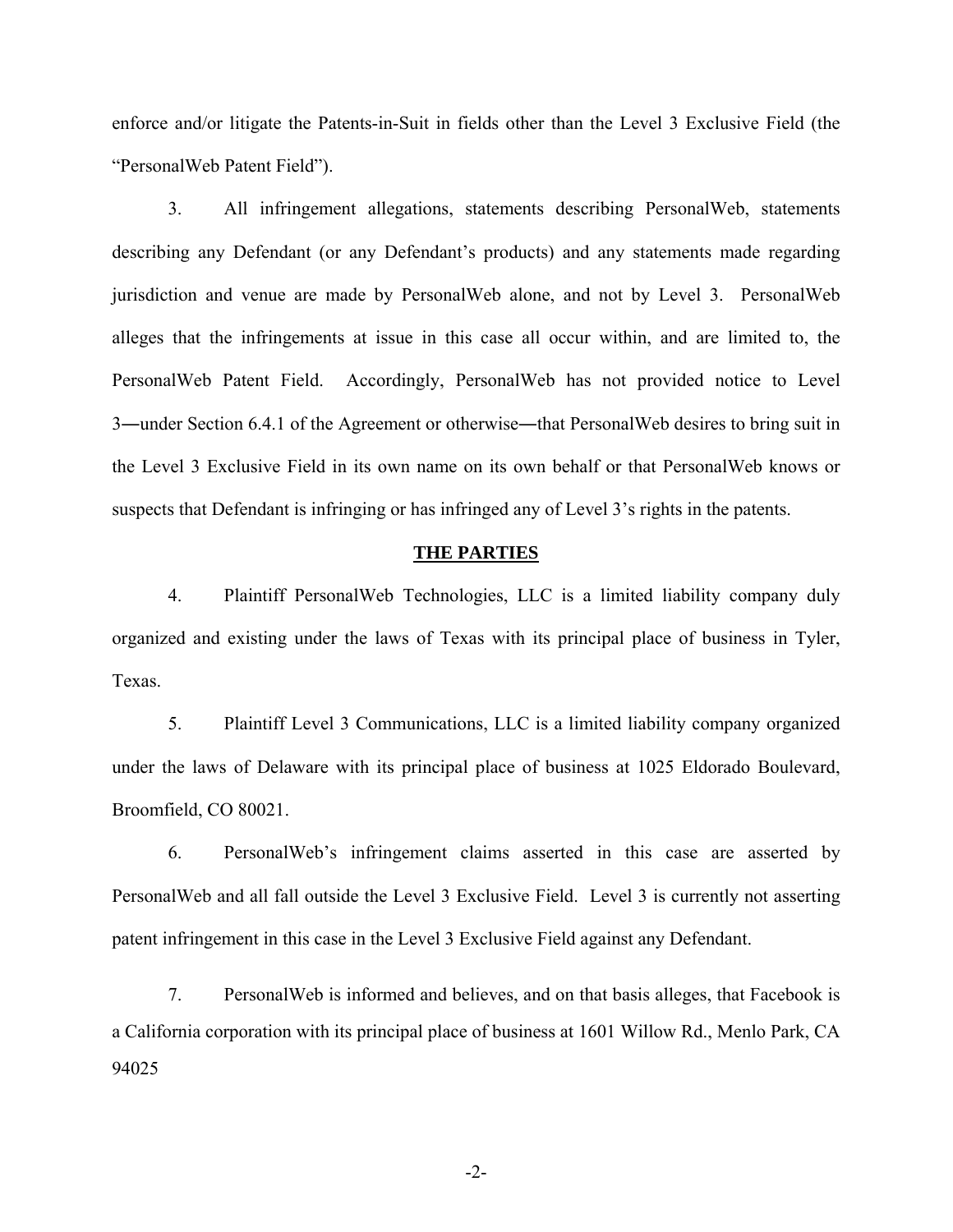### **JURISDICTION AND VENUE**

8. The court has subject matter jurisdiction pursuant to 28 U.S.C. §§ 1331 and 1338(a) because this action arises under the patent laws of the United States, 35 U.S.C. §§ 1 *et seq.*

9. Venue is proper in this federal district pursuant to 28 U.S.C. §§ 1391(b)-(c) and 1400(b) because plaintiff PersonalWeb is a limited liability company incorporated in Smith County, Texas with its principal place of business in Tyler, Texas.

10. Defendant has done business in this District, has committed acts of infringement in this District, and continues to commit acts of infringement in this District, entitling PersonalWeb to relief.

#### **PERSONALWEB BACKGROUND**

11. PersonalWeb draws on its proprietary technology to innovate and develop software products, including a social learning platform and digital content management system.

12. PersonalWeb's software technology enhances the delivery of relevant content by using natural language and semantic analysis. Utilizing this technology, PersonalWeb has developed a product called StudyPods, which enables students to connect and collaborate online.

13. PersonalWeb also develops the Global File Registry digital content management system, an online database containing unique identifiers of millions of files collected on behalf of content owners and others. The registry is capable of identifying files that infringe copyrights and replacing them with other content.

## **INFRINGEMENT OF U.S. PATENT NO. 5,978,791**

14. On November 2, 1999, United States Patent No. 5,978,791 (the "'791 patent") was duly and legally issued for an invention entitled "Data Processing System Using Substantially Unique Identifiers to Identify Data Items, Whereby Identical Data Items Have the Same Identifiers." PersonalWeb has an ownership interest in the '791 patent by assignment, including the exclusive right to enforce the '791 patent within the PersonalWeb Patent Field, and

-3-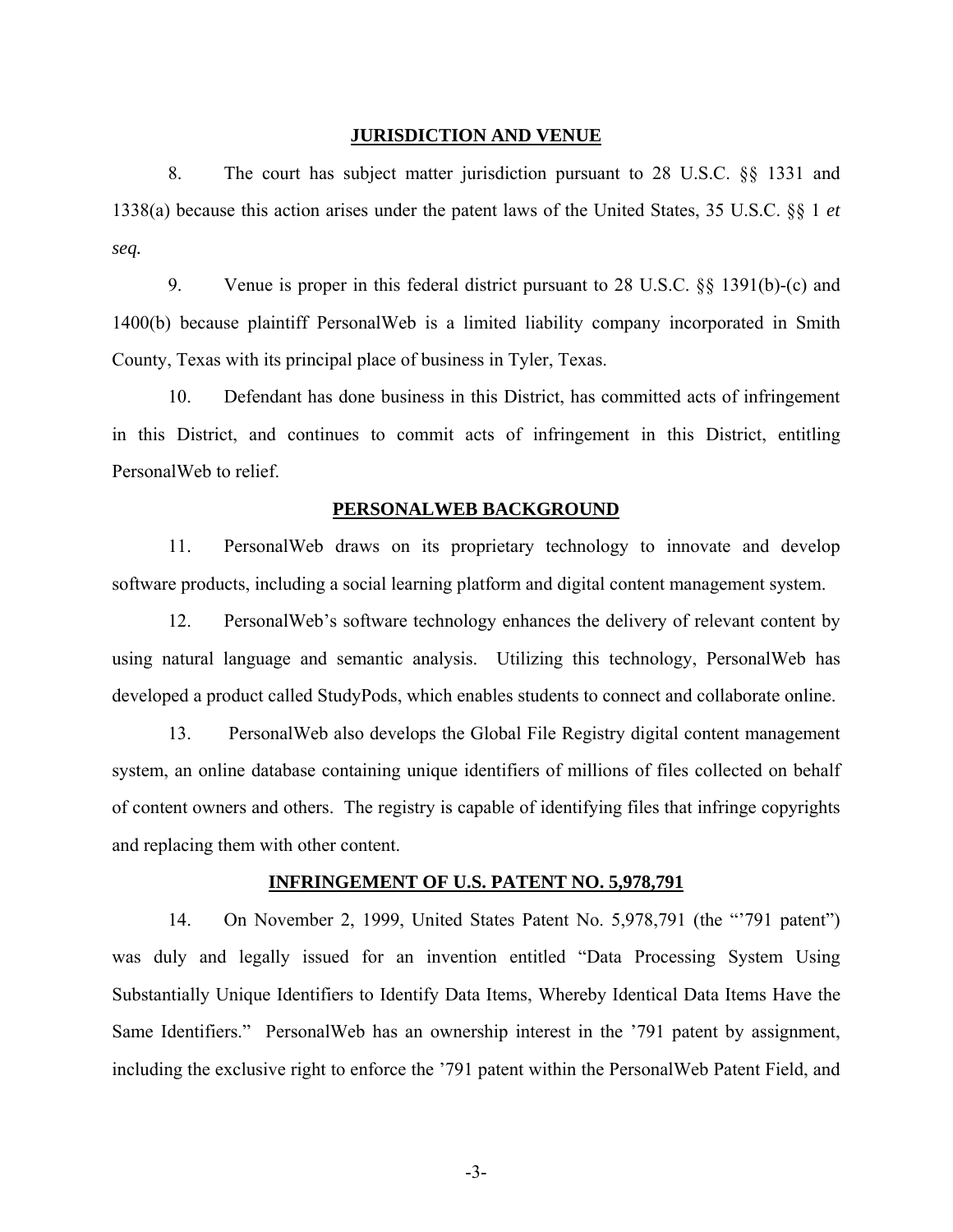continues to hold that ownership interest in the '791 patent. A true and correct copy of the '791 patent is attached hereto as Exhibit A.

15. Defendant has infringed and continues to infringe the '791 patent by its manufacture, use, sale, importation, and/or offer for sale of Facebook's services utilizing Defendant's social network content searching system and Defendant's storage and retrieval system for API-submitted advertising images within the PersonalWeb Patent Field, and its contributing to and inducement of others to manufacture, use, sell, import, and/or offer for sale infringing products. Defendant is liable for its infringement of the '791 patent pursuant to 35 U.S.C. § 271.

16. Defendant's acts of infringement have caused damage to PersonalWeb, and PersonalWeb is entitled to recover from Defendant the damages sustained by PersonalWeb as a result of Defendant's wrongful acts in an amount subject to proof at trial. Defendant's infringement of PersonalWeb's rights under the '791 patent will continue to damage PersonalWeb, causing irreparable harm for which there is no adequate remedy at law, unless enjoined by this Court.

### **INFRINGEMENT OF U.S. PATENT NO. 6,415,280**

17. On July 2, 2002, United States Patent No. 6,415,280 (the "'280 patent") was duly and legally issued for an invention entitled "Identifying and Requesting Data in Network Using Identifiers Which Are Based On Contents of Data." PersonalWeb has an ownership interest in the '280 patent by assignment, including the exclusive right to enforce the '280 patent within the PersonalWeb Patent Field, and continues to hold that ownership interest in the '280 patent. A true and correct copy of the '280 patent is attached hereto as Exhibit B.

18. Defendant has infringed and continues to infringe the '280 patent by its manufacture, use, sale, importation, and/or offer for sale of Facebook's services utilizing Defendant's social network content searching system and Defendant's storage and retrieval system for API-submitted advertising images within the PersonalWeb Patent Field, and its contributing to and inducement of others to manufacture, use, sell, import, and/or offer for sale

-4-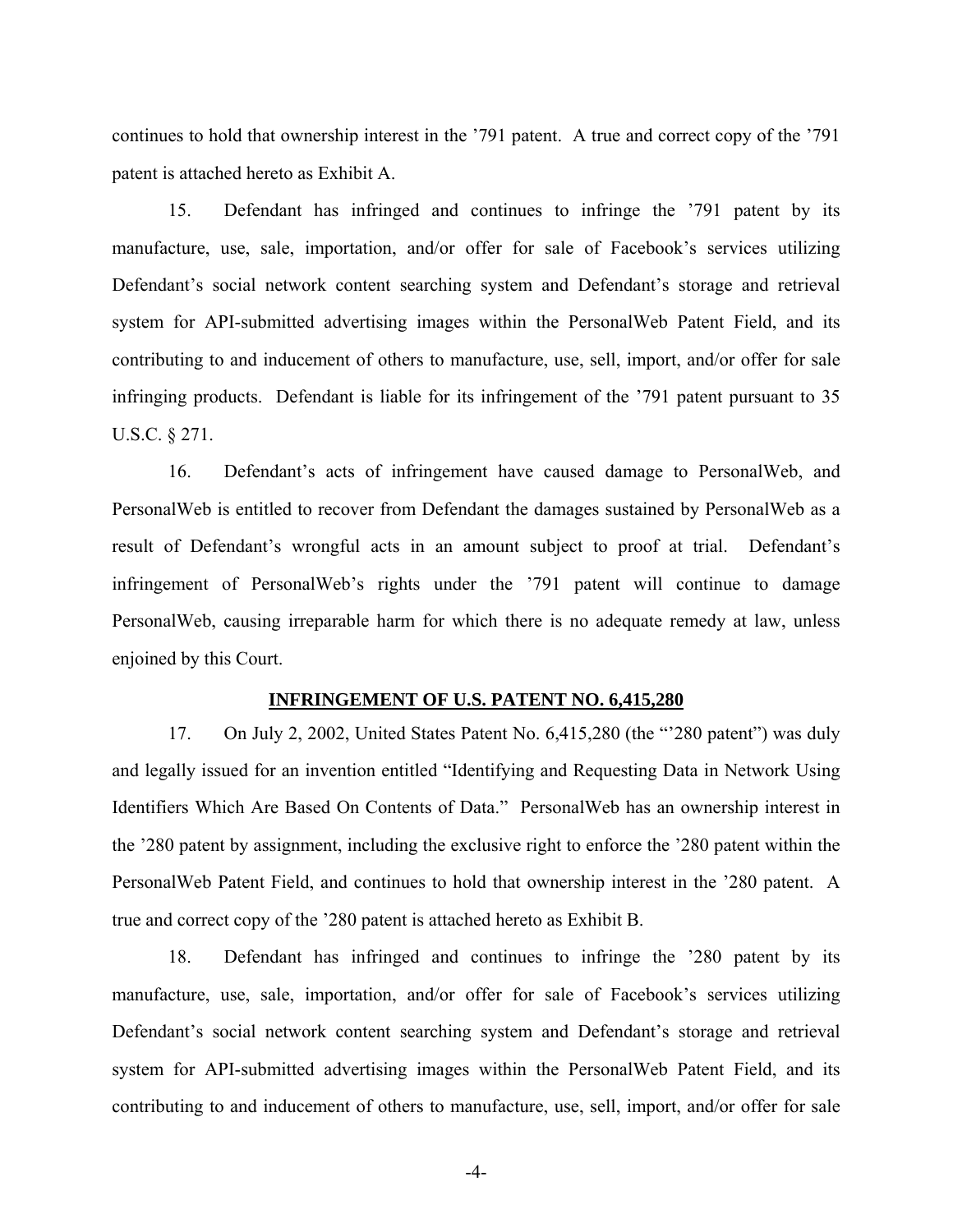infringing products. Defendant is liable for its infringement of the '280 patent pursuant to 35 U.S.C. § 271.

19. Defendant's acts of infringement have caused damage to PersonalWeb, and PersonalWeb is entitled to recover from Defendant the damages sustained by PersonalWeb as a result of Defendant's wrongful acts in an amount subject to proof at trial. Defendant's infringement of PersonalWeb's rights under the '280 patent will continue to damage PersonalWeb, causing irreparable harm for which there is no adequate remedy at law, unless enjoined by this Court.

### **INFRINGEMENT OF U.S. PATENT NO**. **7,802,310**

20. On September 21, 2010, United States Patent No. 7,802,310 (the "'310 patent") was duly and legally issued for an invention entitled "Controlling Access to Data in a Data Processing System." PersonalWeb has an ownership interest in the '310 patent by assignment, including the exclusive right to enforce the '310 patent within the PersonalWeb Patent Field, and continues to hold that ownership interest in the '310 patent. A true and correct copy of the '310 patent is attached hereto as Exhibit C.

21. Defendant has infringed and continues to infringe the '310 patent by its manufacture, use, sale, importation, and/or offer for sale of Facebook's services utilizing Defendant's social network content searching system and Defendant's storage and retrieval system for API-submitted advertising images within the PersonalWeb Patent Field, and its contributing to and inducement of others to manufacture, use, sell, import, and/or offer for sale infringing products. Defendant is liable for its infringement of the '310 patent pursuant to 35 U.S.C. § 271.

22. Defendant's acts of infringement have caused damage to PersonalWeb, and PersonalWeb is entitled to recover from Defendant the damages sustained by PersonalWeb as a result of Defendant's wrongful acts in an amount subject to proof at trial. Defendant's infringement of PersonalWeb's rights under the '310 patent will continue to damage

-5-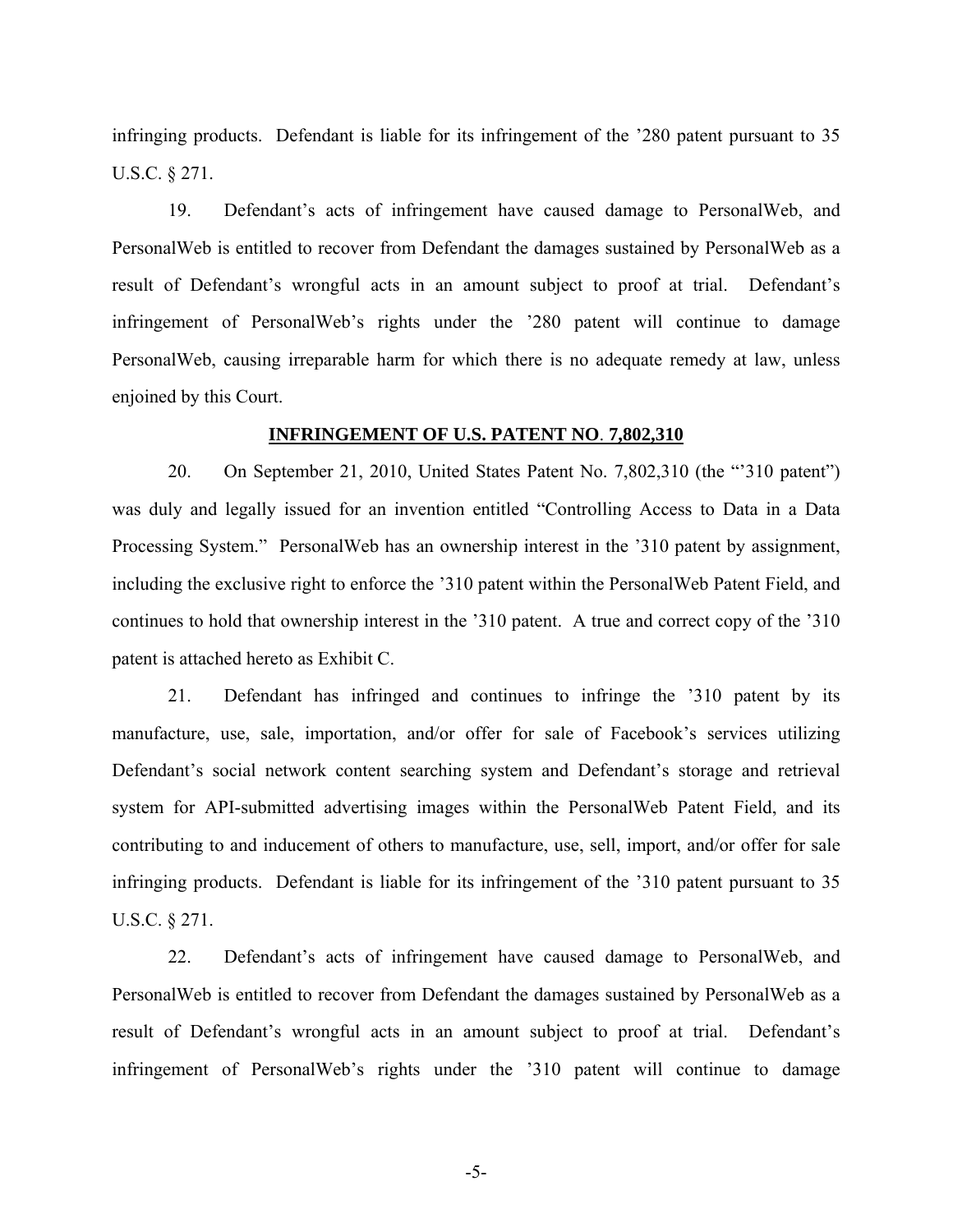PersonalWeb, causing irreparable harm for which there is no adequate remedy at law, unless enjoined by this Court.

## **JURY DEMAND**

23. PersonalWeb demands a trial by jury on all issues.

# **PRAYER FOR RELIEF**

 WHEREFORE, Plaintiff PersonalWeb requests entry of judgment in its favor and against Defendant as follows:

a) Declaration that Defendant has infringed directly, and/or indirectly, U.S. Patent Nos. 5,978,791, 6,415,280 and 7,802,310 as described in this action;

b) Permanently enjoining Defendant and its respective officers, agents, employees, and those acting in privity with them, from further infringement, contributory infringement and/or inducing infringement of U.S. Patent Nos. 5,978,791, 6,415,280 and 7,802,310;

c) Awarding the damages arising out of Defendant's infringement of U.S. Patent Nos. 5,978,791, 6,415,280 and 7,802,310, including enhanced damages pursuant to 35 U.S.C. § 284 together with prejudgment and post-judgment interest, in an amount according to proof;

d) An award of attorneys' fees pursuant to 35 U.S.C. § 285 or as otherwise permitted by law; and

e) For such other costs and further relief as the Court may deem just and proper.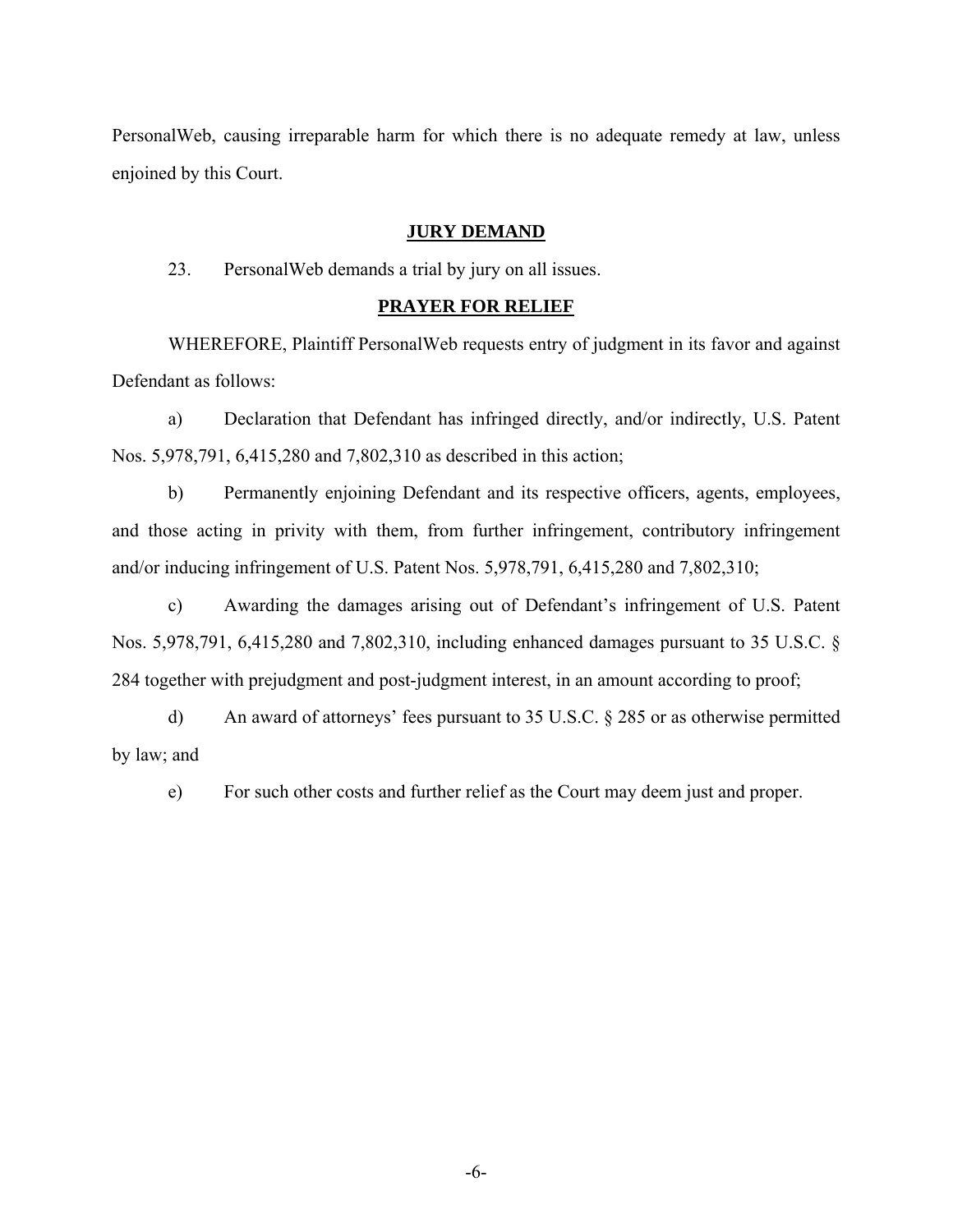DATED: September 17, 2012 Respectfully submitted,

 By: */s/ Max L. Tribble, Jr.*  Max L. Tribble, Jr. State Bar No. 20213950 mtribble@susmangodfrey.com SUSMAN GODFREY L.L.P. 1000 Louisiana Street, Suite 5100 Houston, Texas 77002 Telephone: (713) 651-9366 Facsimile: (713) 654-6666

> Lead Attorney for Plaintiff PersonalWeb Technologies, LLC

Joseph Grinstein State Bar No. 24002188  $j$ grinstein@susmangodfrey.com Ashley L. McMillian State Bar No. 24070252 amcmillian@susmangodfrey.com Sandeep Seth State Bar No. 18043000 sseth@susmangodfrey.com SUSMAN GODFREY L.L.P. 1000 Louisiana Street, Suite 5100 Houston, Texas 77002 Telephone: (713) 651-9366 Facsimile: (713) 654-6666

Marc M. Seltzer CA State Bar No. 54534 mseltzer@susmangodfrey.com Kalpana Srinivasan CA State Bar No. 237460  $ksrinivasan@susmangodfrey.com$ SUSMAN GODFREY L.L.P. 1901 Ave of the Stars, Suite 950 Los Angeles, CA 90067

Justin A. Nelson State Bar No. 24034766 jnelson@susmangodfrey.com SUSMAN GODFREY L.L.P. 1201 Third Ave, Suite 3800 Seattle, WA 98101 Telephone: (206) 516-3880 Facsimile: (206) 516-3883